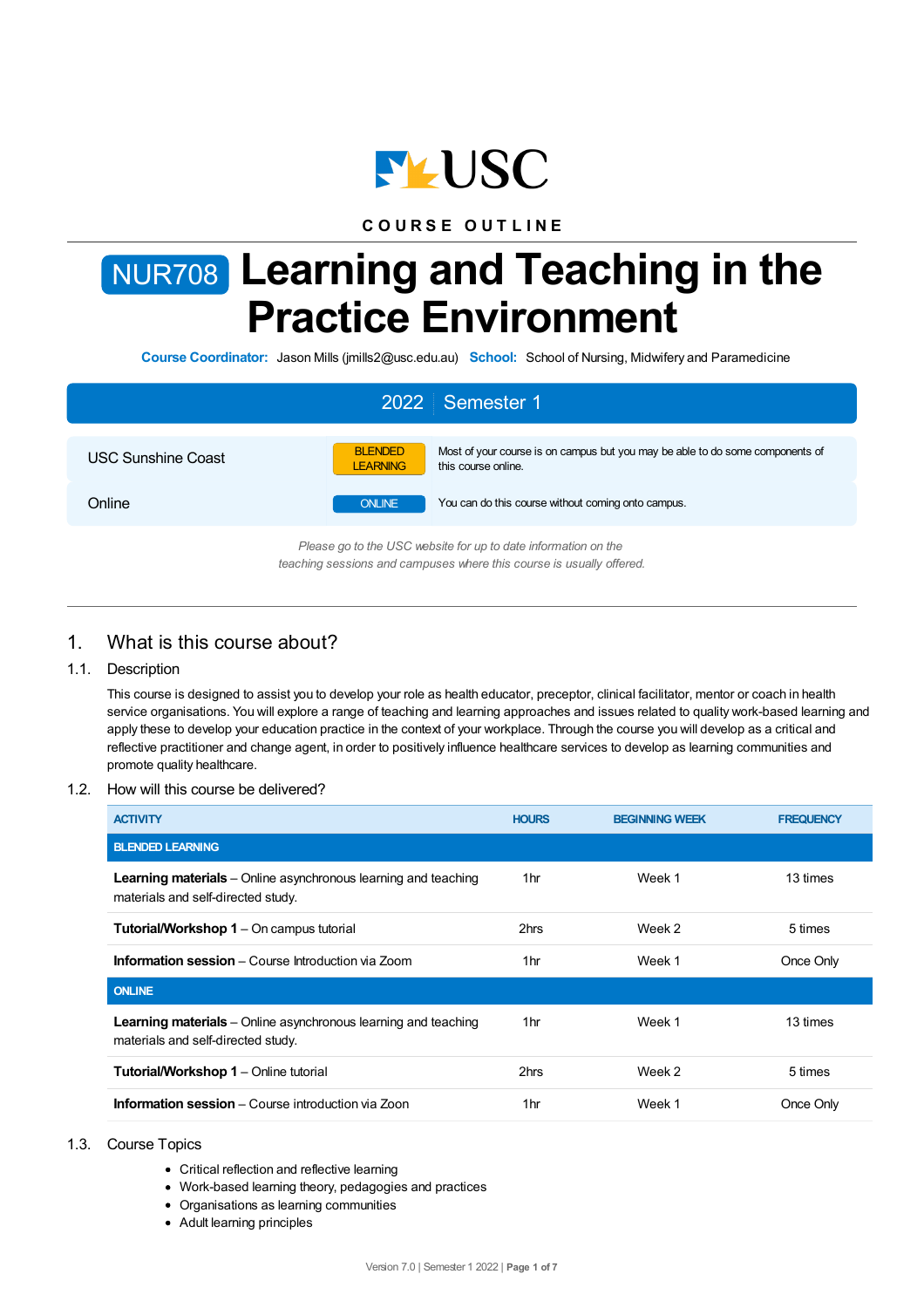# 2. What level is this course?

## 700 Level (Specialised)

Demonstrating a specialised body of knowledge and set of skills for professional practice or further learning. Advanced application of knowledge and skills in unfamiliar contexts.

# 3. What is the unit value of this course?

12 units

# 4. How does this course contribute to my learning?

| <b>COURSE LEARNING OUTCOMES</b>                                                                                                   | <b>GRADUATE QUALITIES</b>                                                 |  |
|-----------------------------------------------------------------------------------------------------------------------------------|---------------------------------------------------------------------------|--|
| On successful completion of this course, you should be able to                                                                    | Completing these tasks<br>successfully will contribute to<br>you becoming |  |
| Critically reflect on your own practice in relation to teaching and learning in practice environments.                            | Empowered                                                                 |  |
| $\overline{2}$<br>Investigate and apply theory and approaches relevant to educational practice in health service<br>environments. | Creative and critical thinker<br>Empowered                                |  |
| (ვ<br>Design, conduct and report on a learning and teaching activity.                                                             | Creative and critical thinker<br>Empowered                                |  |
| Apply expert judgement to learning and teaching plans.                                                                            | Creative and critical thinker                                             |  |
| 【5<br>Advance work-based learning practices which enhance the culture of the workplace as a learning<br>community.                | Creative and critical thinker<br>Empowered                                |  |

# 5. Am Ieligible to enrol in this course?

Refer to the USC [Glossary](https://www.usc.edu.au/about/policies-and-procedures/glossary-of-terms-for-policy-and-procedures) of terms for definitions of "pre-requisites, co-requisites and anti-requisites".

## 5.1. Pre-requisites

Enrolled in Program SC514, SC546, SC723 or SC742

## 5.2. Co-requisites

Not applicable

## 5.3. Anti-requisites

Not applicable

## 5.4. Specific assumed prior knowledge and skills (where applicable)

Not applicable

# 6. How am Igoing to be assessed?

# 6.1. Grading Scale

Standard Grading (GRD)

High Distinction (HD), Distinction (DN), Credit (CR), Pass (PS), Fail (FL).

## 6.2. Details of early feedback on progress

The responses to the small written pieces in week 3 and 5 will assist in providing early feedback and guidance for the other assessment pieces in the course.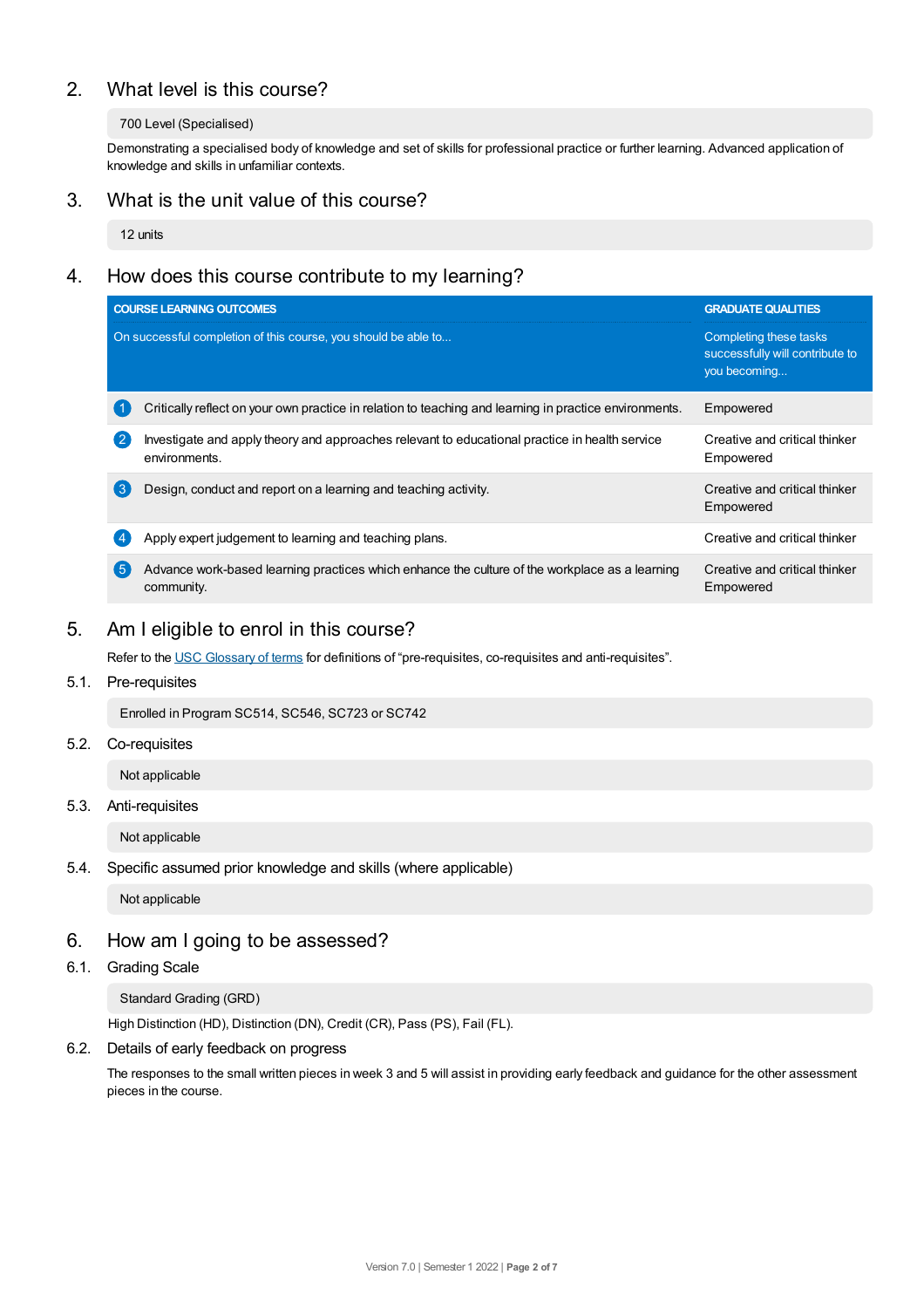## 6.3. Assessment tasks

| <b>DELIVERY</b><br><b>MODE</b> | <b>TASK</b><br>NO. | <b>ASSESSMENT</b><br><b>PRODUCT</b> | <b>INDIVIDUAL</b><br><b>OR GROUP</b> | <b>WEIGHTING</b><br>$\%$ | <b>WHAT IS THE</b><br><b>DURATION/</b><br>LENGTH? | <b>WHEN SHOULD I</b><br><b>SUBMIT?</b> | <b>WHERE SHOULD I</b><br><b>SUBMIT IT?</b>                      |
|--------------------------------|--------------------|-------------------------------------|--------------------------------------|--------------------------|---------------------------------------------------|----------------------------------------|-----------------------------------------------------------------|
| All                            | 1                  | <b>Written Piece</b>                | Individual                           | 20%                      | $2 \times 250$ words<br>plus<br>comments          | Refer to Format                        | <b>Online Assignment</b><br>Submission with<br>plagiarism check |
| All                            | 2                  | <b>Written Piece</b>                | Individual                           | 30%                      | $1000$ words<br>equivalent                        | Week 8                                 | Online Submission                                               |
| All                            | 3                  | <b>Written Piece</b>                | Individual                           | 50%                      | 3000 words                                        | Week 13                                | <b>Online Assignment</b><br>Submission with<br>plagiarism check |

# **All - Assessment Task 1:** Written piece

| <b>GOAL:</b>     | The purpose of this task is for you to use reflective learning frameworks to critically reflect on your learning and teaching<br>practice in practice environments.                                                                                                                                             |                                                                                                      |                                     |  |  |
|------------------|-----------------------------------------------------------------------------------------------------------------------------------------------------------------------------------------------------------------------------------------------------------------------------------------------------------------|------------------------------------------------------------------------------------------------------|-------------------------------------|--|--|
| <b>PRODUCT:</b>  | <b>Written Piece</b>                                                                                                                                                                                                                                                                                            |                                                                                                      |                                     |  |  |
| <b>FORMAT:</b>   | SUBMIT: Week 3 and Week 5                                                                                                                                                                                                                                                                                       |                                                                                                      |                                     |  |  |
|                  | The item is listed as a written piece. This will take the form of an entry posted to the course blog on each of two topics.                                                                                                                                                                                     |                                                                                                      |                                     |  |  |
|                  |                                                                                                                                                                                                                                                                                                                 | Topic 1 will be a reflection on your practice using a reflective learning framework provided to you. |                                     |  |  |
|                  | Topic 2 will be a plan for your continuing professional development based on your review of the Nursing and Midwifery<br>Board Australia (NMBA) continuing professional development standards.                                                                                                                  |                                                                                                      |                                     |  |  |
|                  | In addition, you will contribute to the discourse by reflecting and commenting on a previous educational activity that you<br>delivered.<br>Each topic will be triggered by the course coordinator and you will be given instructions for the requirements for each of the<br>two topics in the blog home page. |                                                                                                      |                                     |  |  |
|                  | Each post will be approximately 250 words in length. You may add images or other visual material.                                                                                                                                                                                                               |                                                                                                      |                                     |  |  |
| <b>CRITERIA:</b> | No.                                                                                                                                                                                                                                                                                                             |                                                                                                      | <b>Learning Outcome</b><br>assessed |  |  |
|                  | 1                                                                                                                                                                                                                                                                                                               | Evidence of critical reflection drawing on theory and reflective learning framework                  | 00006                               |  |  |
|                  | $\overline{2}$                                                                                                                                                                                                                                                                                                  | Communication of experience and concepts in the on-line environment                                  | 00006                               |  |  |
|                  | 3                                                                                                                                                                                                                                                                                                               | Engagement with peers to develop discourse on the topic                                              | 00005                               |  |  |
|                  |                                                                                                                                                                                                                                                                                                                 |                                                                                                      |                                     |  |  |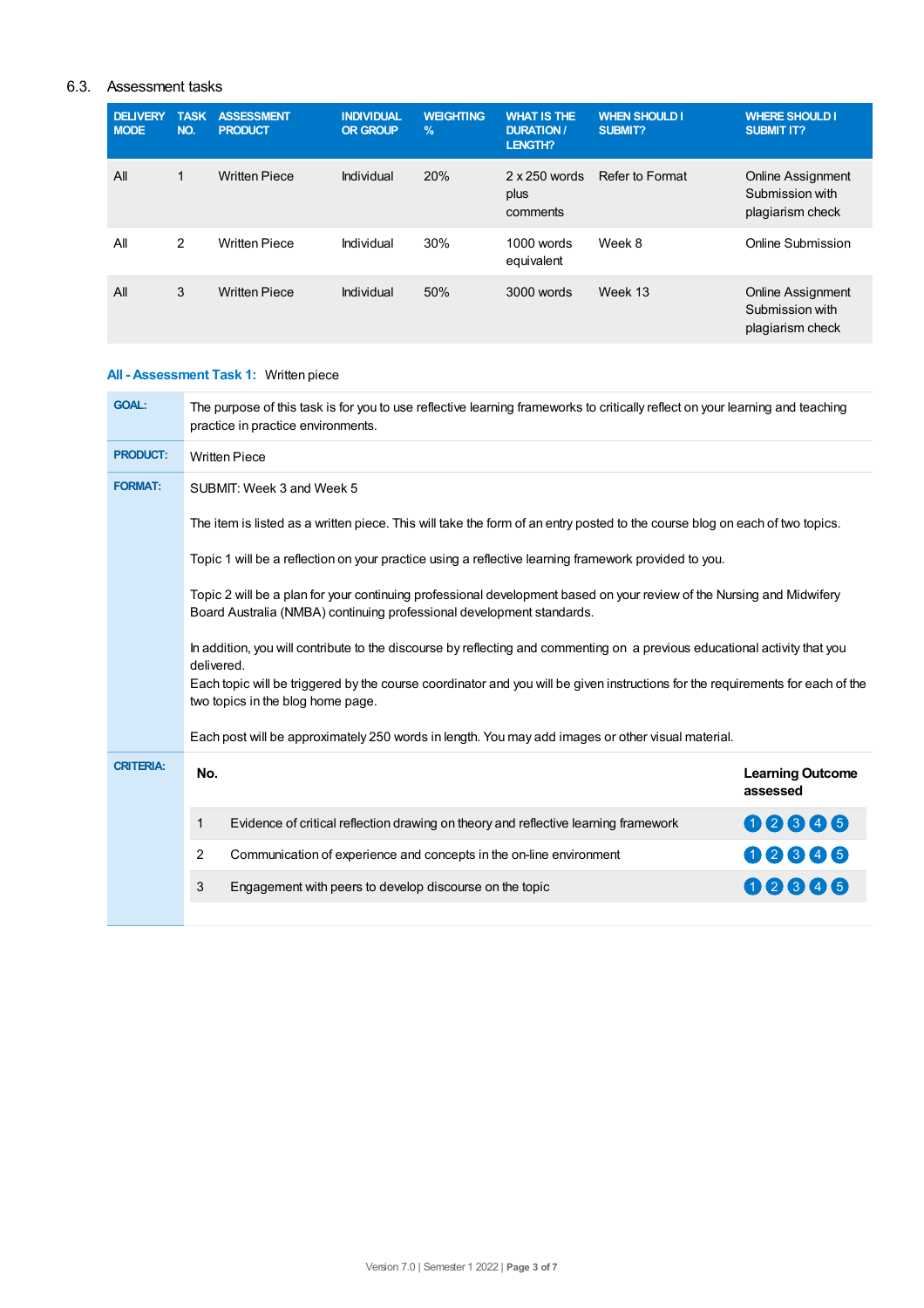# **All - Assessment Task 2:** Education Plan and Peer Review.

| <b>GOAL:</b>                                                                                                                                                                                                                                                     | The purpose of this task is for you to apply relevant educational theory/principles to planning an educational activity for a<br>target population.                                                                                                                                                                                                        |                                     |  |  |  |  |
|------------------------------------------------------------------------------------------------------------------------------------------------------------------------------------------------------------------------------------------------------------------|------------------------------------------------------------------------------------------------------------------------------------------------------------------------------------------------------------------------------------------------------------------------------------------------------------------------------------------------------------|-------------------------------------|--|--|--|--|
| <b>PRODUCT:</b>                                                                                                                                                                                                                                                  | <b>Written Piece</b>                                                                                                                                                                                                                                                                                                                                       |                                     |  |  |  |  |
| <b>FORMAT:</b>                                                                                                                                                                                                                                                   | You will choose one of the following target populations (or a topic/target population negotiated with the course<br>coordinator):                                                                                                                                                                                                                          |                                     |  |  |  |  |
|                                                                                                                                                                                                                                                                  | 1. Peers in clinical practice - continuing professional development.<br>2. Education with students.                                                                                                                                                                                                                                                        |                                     |  |  |  |  |
|                                                                                                                                                                                                                                                                  | You will design and prepare a short educational activity plan aimed at the chosen population. The activity plan may be for<br>face-to-face or independent learning. It may be planned as a single point activity or nested in two parts. The activity plan<br>needs to incorporate a visual resource such as PowerPoint (or other digital media software). |                                     |  |  |  |  |
| The plan needs to include information about:<br>• the goal(s)<br>• the background and justification of the approach to the planned activity<br>• detail of the activity to be conducted including how the visual resource would be incorporated in the activity. |                                                                                                                                                                                                                                                                                                                                                            |                                     |  |  |  |  |
|                                                                                                                                                                                                                                                                  | The visual resource will need to be succinct, for example a PowerPoint presentation, will consist of no more than 5 slides.                                                                                                                                                                                                                                |                                     |  |  |  |  |
|                                                                                                                                                                                                                                                                  | You will submit the plan together with references and the visual resource file via Canvas.<br>In addition, you will post comments/feedback to your peers on their presentations based on the assessment criteria.                                                                                                                                          |                                     |  |  |  |  |
|                                                                                                                                                                                                                                                                  | You will find more information on the task in the Course Canvas site.                                                                                                                                                                                                                                                                                      |                                     |  |  |  |  |
| <b>CRITERIA:</b>                                                                                                                                                                                                                                                 | No.                                                                                                                                                                                                                                                                                                                                                        | <b>Learning Outcome</b><br>assessed |  |  |  |  |
|                                                                                                                                                                                                                                                                  | Application of relevant theory/principles to plan<br>1                                                                                                                                                                                                                                                                                                     | 00006                               |  |  |  |  |
|                                                                                                                                                                                                                                                                  | $\overline{2}$<br>Evidence of work-based learning practices which enhance the culture of the workplace as<br>a learning community                                                                                                                                                                                                                          | 00606                               |  |  |  |  |
|                                                                                                                                                                                                                                                                  | 3<br>Incorporation of visual resource into planned activity including alignment with activity goals                                                                                                                                                                                                                                                        | 00006                               |  |  |  |  |
|                                                                                                                                                                                                                                                                  | Apply principles and practices of academic communication<br>4                                                                                                                                                                                                                                                                                              | 00606                               |  |  |  |  |
|                                                                                                                                                                                                                                                                  |                                                                                                                                                                                                                                                                                                                                                            |                                     |  |  |  |  |

# **All - Assessment Task 3:** Report on CPD plan

| <b>GOAL:</b>    | The purpose of this task is for you to apply your knowledge of learning and teaching and reflective practice to your<br>continuing professional development.                                                                                                                                                                                                                          |
|-----------------|---------------------------------------------------------------------------------------------------------------------------------------------------------------------------------------------------------------------------------------------------------------------------------------------------------------------------------------------------------------------------------------|
| <b>PRODUCT:</b> | Written Piece                                                                                                                                                                                                                                                                                                                                                                         |
| <b>FORMAT:</b>  | You will submit a 3000-word written report which you will submit through Turnitin. You will draw on your submissions in task<br>1 to report on your progress against your chosen CPD goal and plan. The report should include the final goal[s], final plan<br>and justification for the plan, a summary of your learning and its outcomes, and critical reflection on your practice. |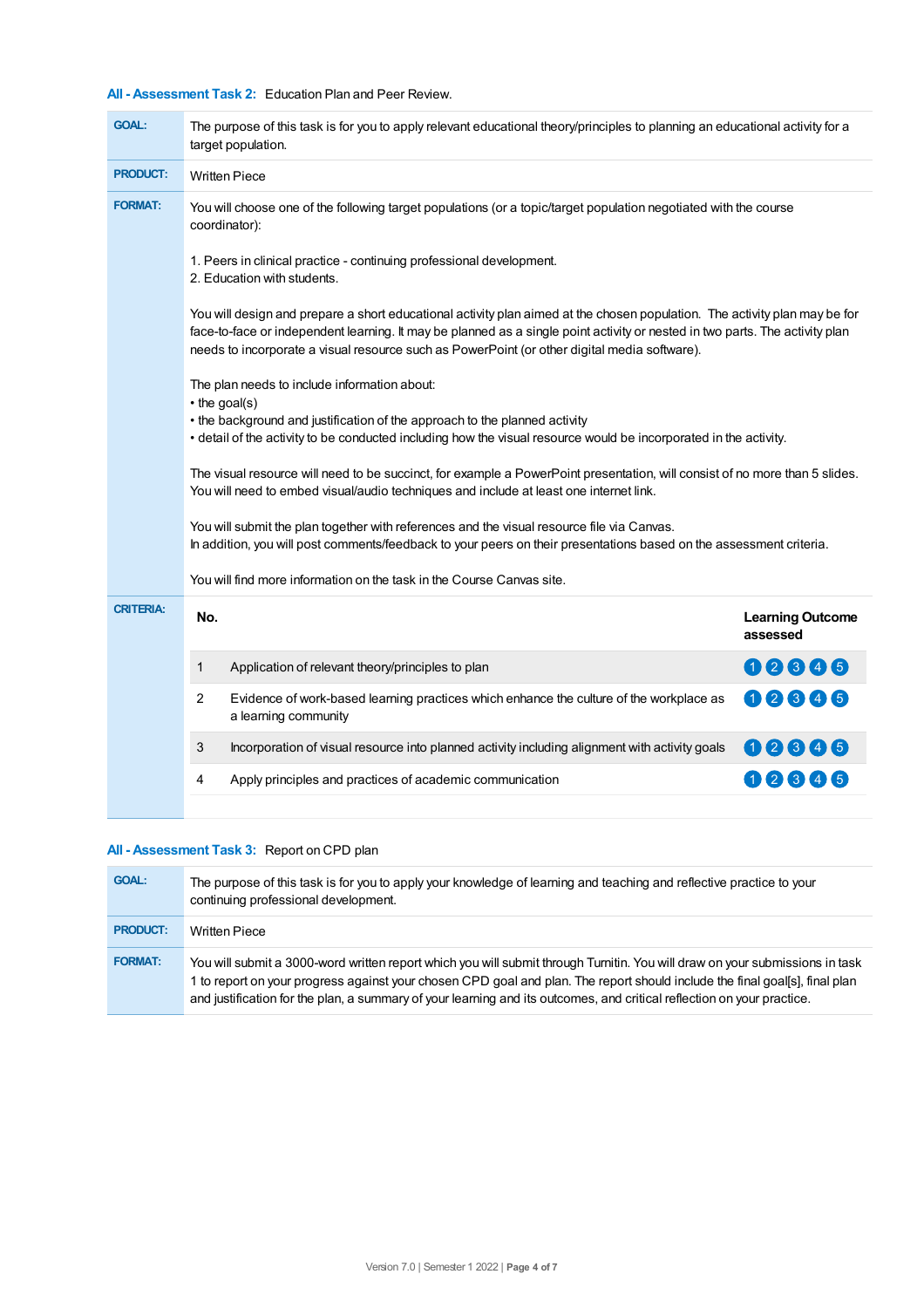| <b>CRITERIA:</b> | No.            |                                                                                                                 | <b>Learning Outcome</b><br>assessed |
|------------------|----------------|-----------------------------------------------------------------------------------------------------------------|-------------------------------------|
|                  |                | Application of relevant educational theory/principles to practice based educational roles<br>and practices      | 00846                               |
|                  | $\overline{2}$ | Evidence of work-based learning practices which enhance the culture of the workplace as<br>a learning community | 00806                               |
|                  | 3              | Evidence of critical reflection drawing on theory and a reflective learning framework                           | 00806                               |
|                  | 4              | Apply principles and practices of academic communication.                                                       | 02646                               |

# 7. Directed study hours

A 12-unit course will have total of 150 learning hours which will include directed study hours (including online if required), self-directed learning and completion of assessable tasks. Directed study hours may vary by location. Student workload is calculated at 12.5 learning hours per one unit.

# 8. What resources do I need to undertake this course?

Please note: Course information, including specific information of recommended readings, learning activities, resources, weekly readings, etc. are available on the course Canvas site– Please log in as soon as possible.

## 8.1. Prescribed text(s) or course reader

There are no required/recommended resources for this course.

### 8.2. Specific requirements

N/A however it is recommended that you have reliable internet access. Please consult the USC website for information about the recommended computer, search engines and word processing software.

# 9. How are risks managed in this course?

Health and safety risks for this course have been assessed as low. It is your responsibility to review course material, search online, discuss with lecturers and peers and understand the health and safety risks associated with your specific course of study and to familiarise yourself with the University's general health and safety principles by reviewing the online [induction](https://online.usc.edu.au/webapps/blackboard/content/listContentEditable.jsp?content_id=_632657_1&course_id=_14432_1) training for students, and following the instructions of the University staff.

# 10. What administrative information is relevant to this course?

## 10.1. Assessment: Academic Integrity

Academic integrity is the ethical standard of university participation. It ensures that students graduate as a result of proving they are competent in their discipline. This is integral in maintaining the value of academic qualifications. Each industry has expectations and standards of the skills and knowledge within that discipline and these are reflected in assessment.

Academic integrity means that you do not engage in any activity that is considered to be academic fraud; including plagiarism, collusion or outsourcing any part of any assessment item to any other person. You are expected to be honest and ethical by completing all work yourself and indicating in your work which ideas and information were developed by you and which were taken from others. You cannot provide your assessment work to others.You are also expected to provide evidence of wide and critical reading, usually by using appropriate academic references.

In order to minimise incidents of academic fraud, this course may require that some of its assessment tasks, when submitted to Canvas, are electronically checked through Turnitin. This software allows for text comparisons to be made between your submitted assessment item and all other work to which Turnitin has access.

## 10.2. Assessment: Additional Requirements

Eligibility for Supplementary Assessment

Your eligibility for supplementary assessment in a course is dependent of the following conditions applying:

The final mark is in the percentage range 47% to 49.4% The course is graded using the Standard Grading scale You have not failed an assessment task in the course due to academic misconduct.